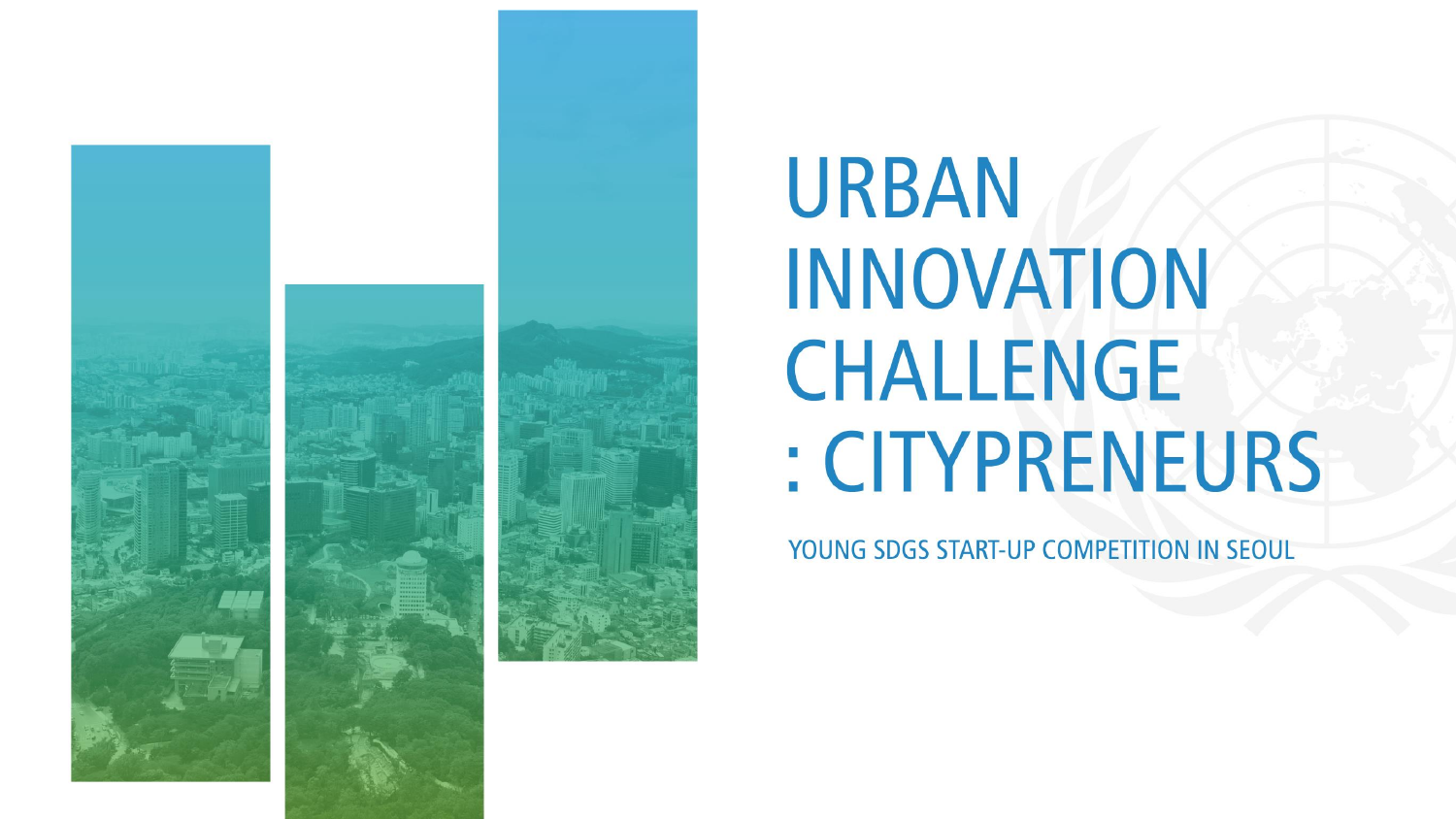## PROGRAMS

## CITYPRENEURS in 2018

#### Young SDGs Start-ups Competition in Seoul

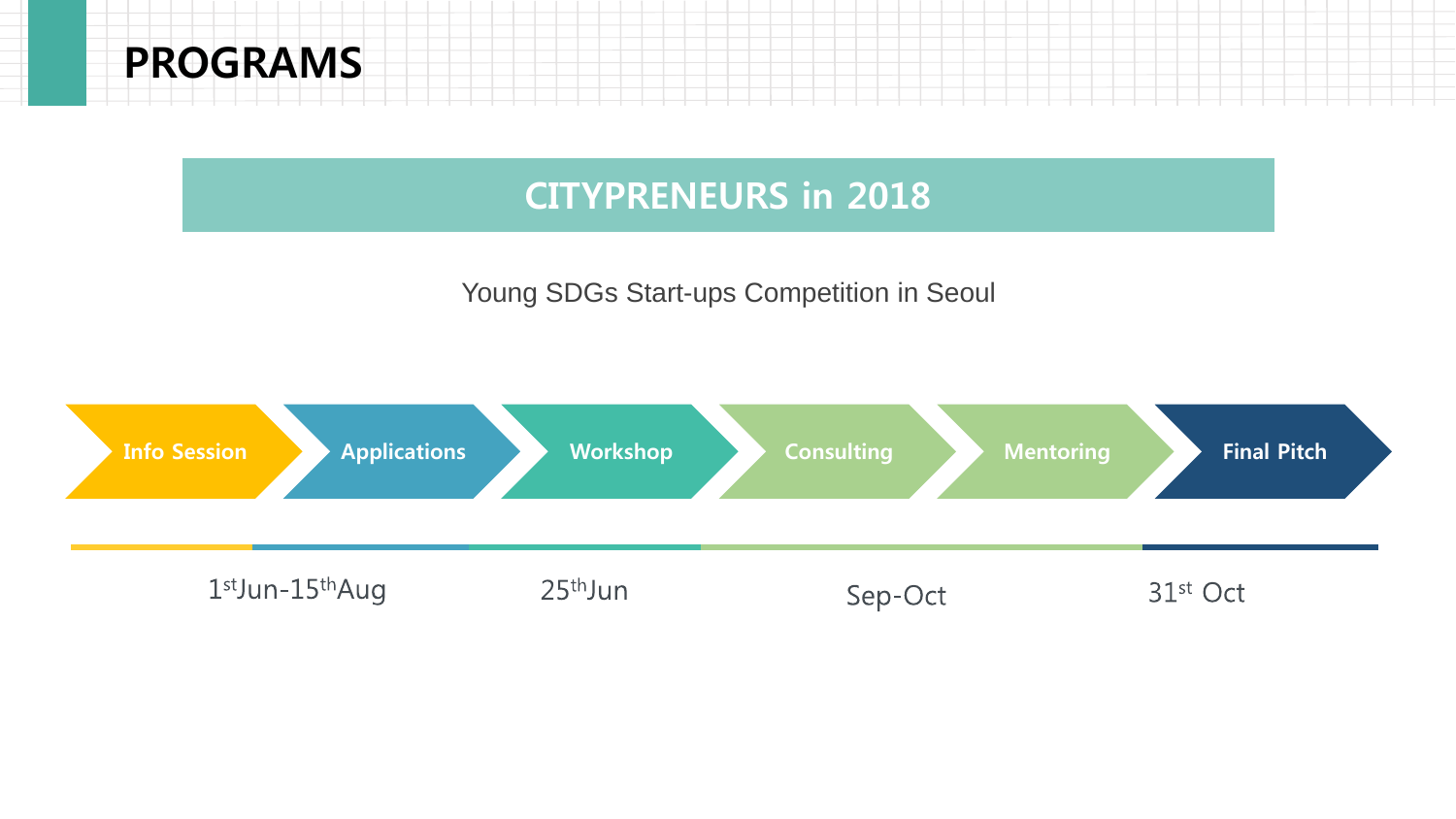

## Themes of Citypreneurs

Young SDGs Start-ups Competition in Seoul







Green Energy **Social Protection** Urban Mobility Social Protection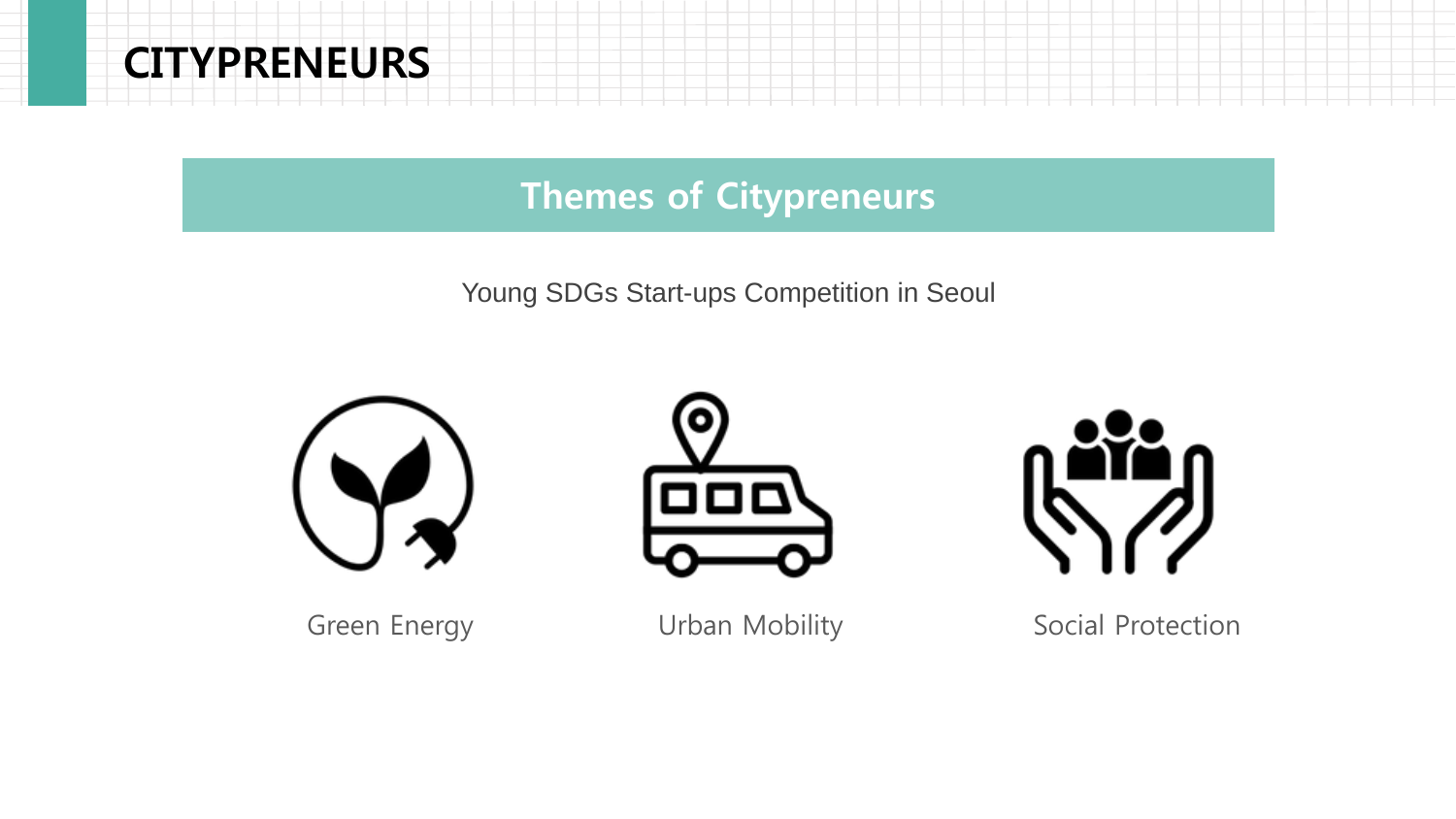# CITYPRENEURS

## Urban Issues in Seoul

'06-'17, 10 years 160,317 cases

| <b>Traffic</b>     | Parking, Fare system      |
|--------------------|---------------------------|
| <b>Environment</b> | Food waste,               |
| Culture            | Tourist, Tourism programs |
| Health             | Hygiene, Hospitals        |
| <b>Safety</b>      | Traffic, Disaster,        |
| Economy            | Payment, Unemployment     |
| Women &<br>Family  | Parenting, Education      |
| Welfare            | Ageing, Retirement        |
| Housing            | Real estate, New-town     |



## Seoul Energy Corporation

Green **Energy**  Fine Dust New Regeneration Energy



Seoul Facilities Corporation

Urban **Mobility**  Road Traffic Toll System



Social

Protection

Seoul 50 Plus Foundation Seoul Foundation of Women & Family Seoul Facilities Corporation

Ageing Issues Women and Family Issues Road and Public Facility Safety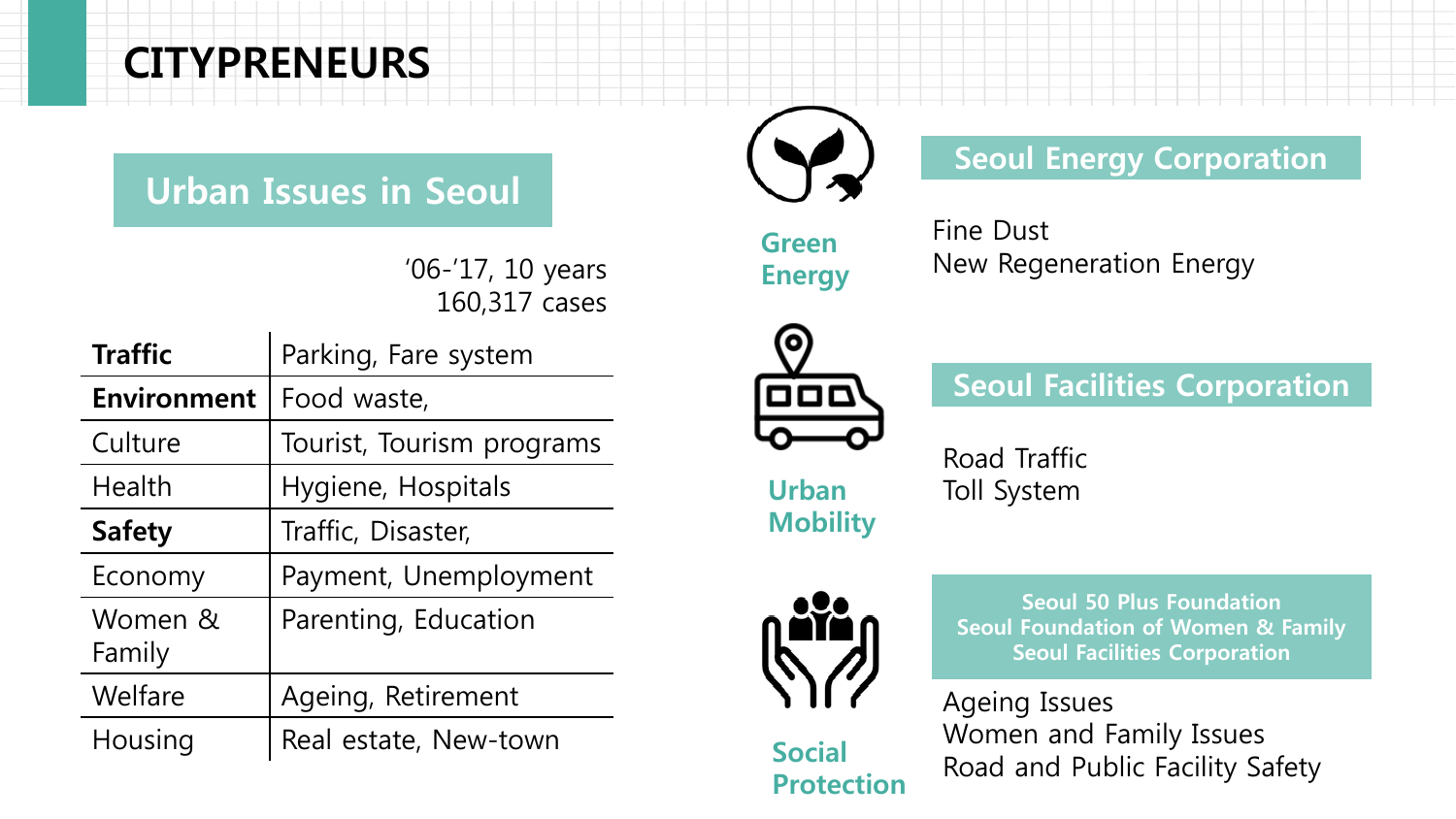## CITYPRENEURS



**Solving Seoul's** Impact to SDGs Attracting **Creative Idea Issues** Investment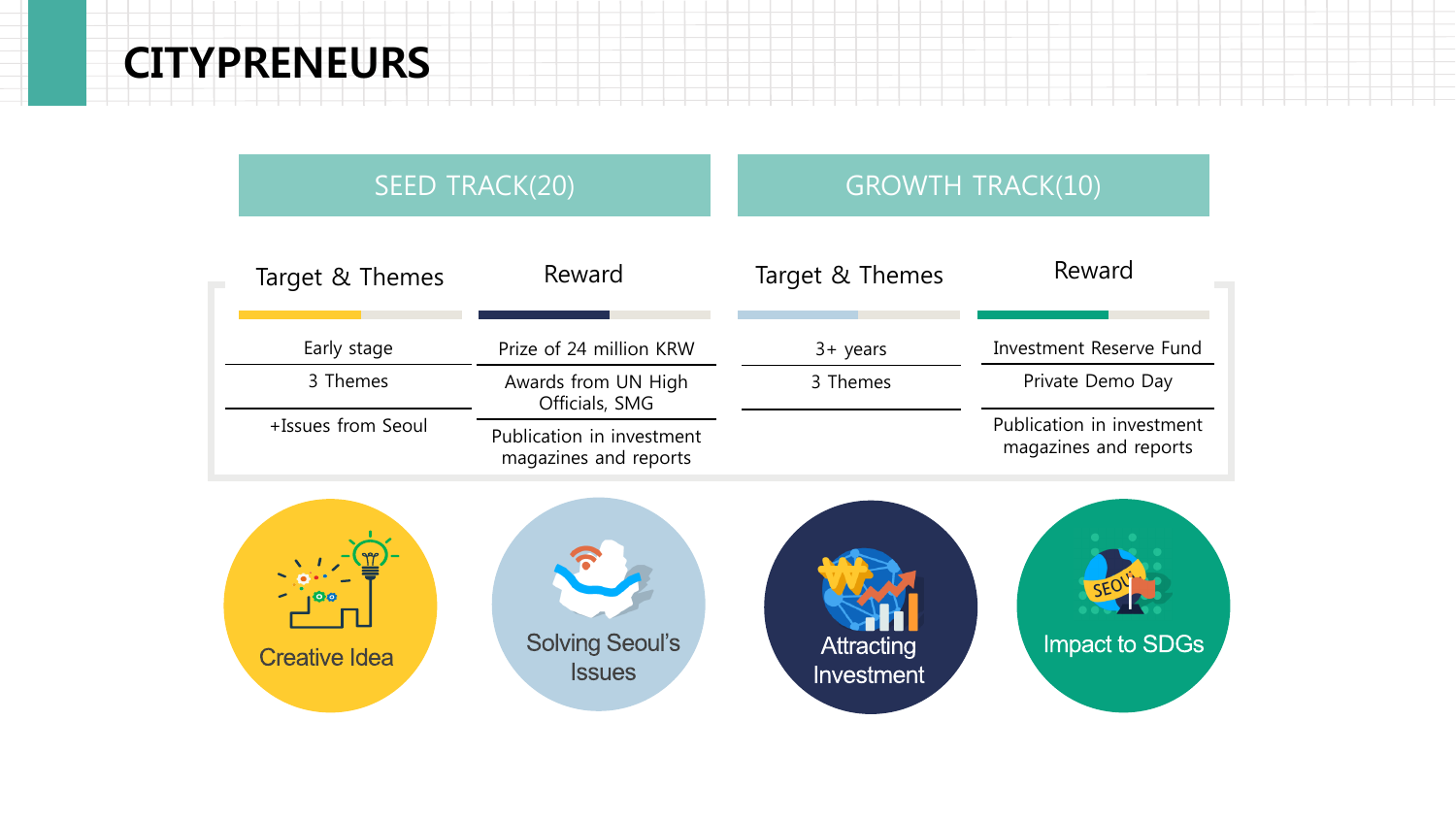# APPLICATION DOCUMENTS

| A. Company/Team Information | 1) Team name<br>2) Date of Incorporation<br>3) Theme selection related Product or Service/Idea<br>4) Applying Track<br>5) Site of the company<br>6) No. Employees<br>7) Capital & Revenue |
|-----------------------------|-------------------------------------------------------------------------------------------------------------------------------------------------------------------------------------------|
| B. Leader Information       | 1) Name 2) Title 3) Nationality                                                                                                                                                           |
| <b>B. Business Proposal</b> |                                                                                                                                                                                           |
| C. Others                   | Apply for Airfare Support (for overseas<br>participants)<br><b>Required Consent</b>                                                                                                       |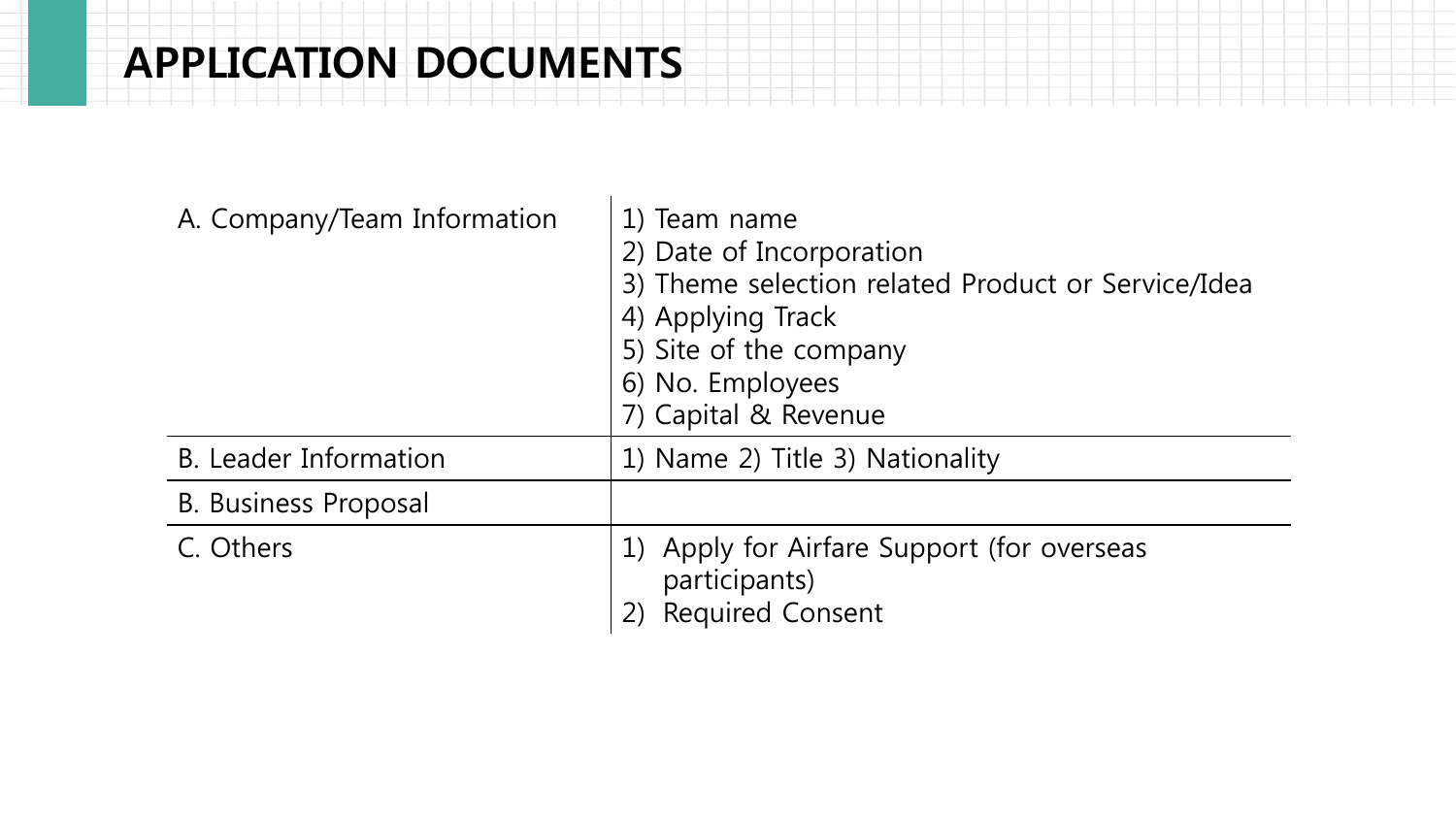# EVALUATION

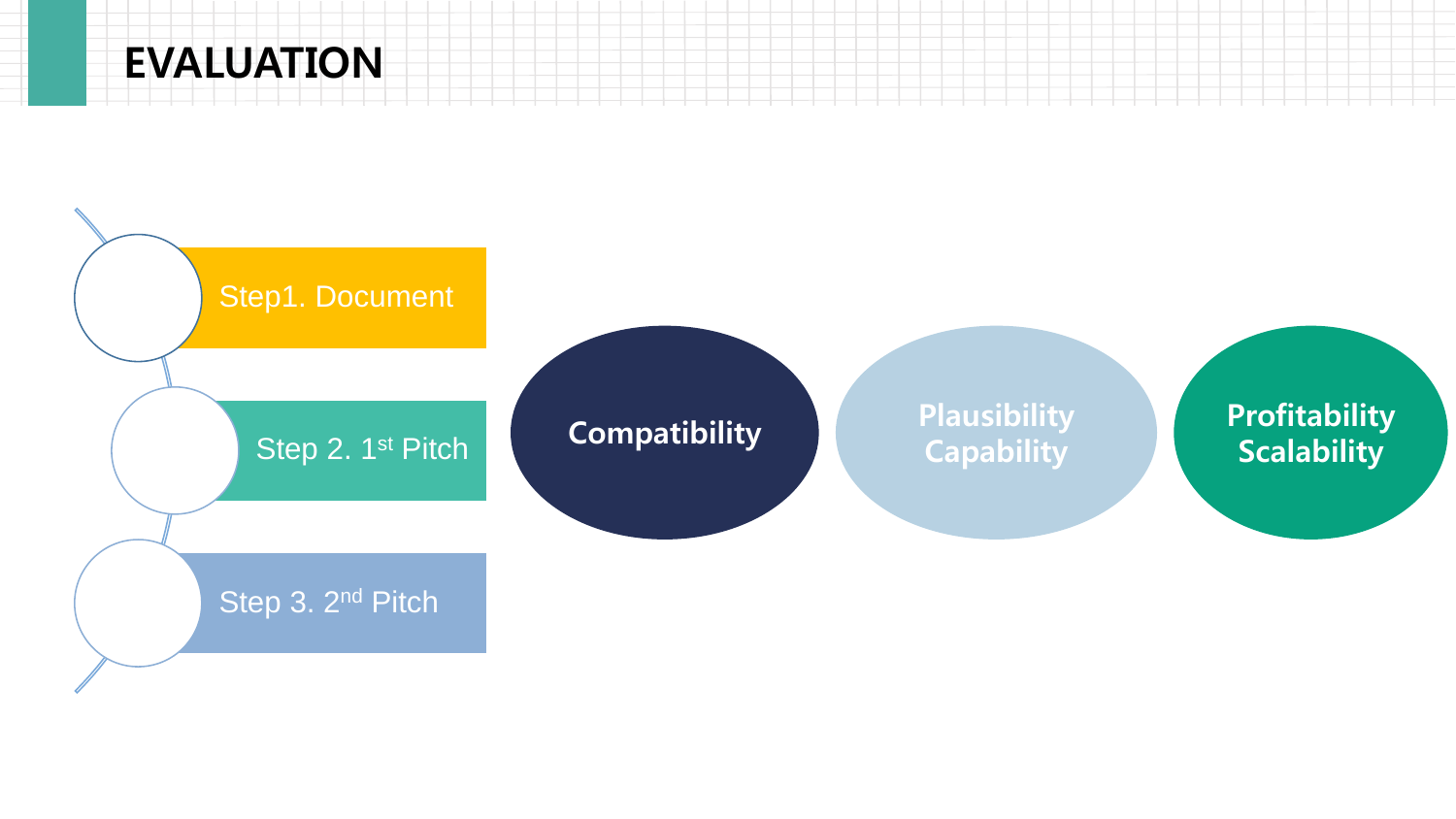## STATISTICS in 2017

Status of applicants in 2017





#### RESULTS OF 1ST EVALUATION IN 2017



 $\blacksquare$  Health  $\blacksquare$  Education  $\blacksquare$  Transportation & Environment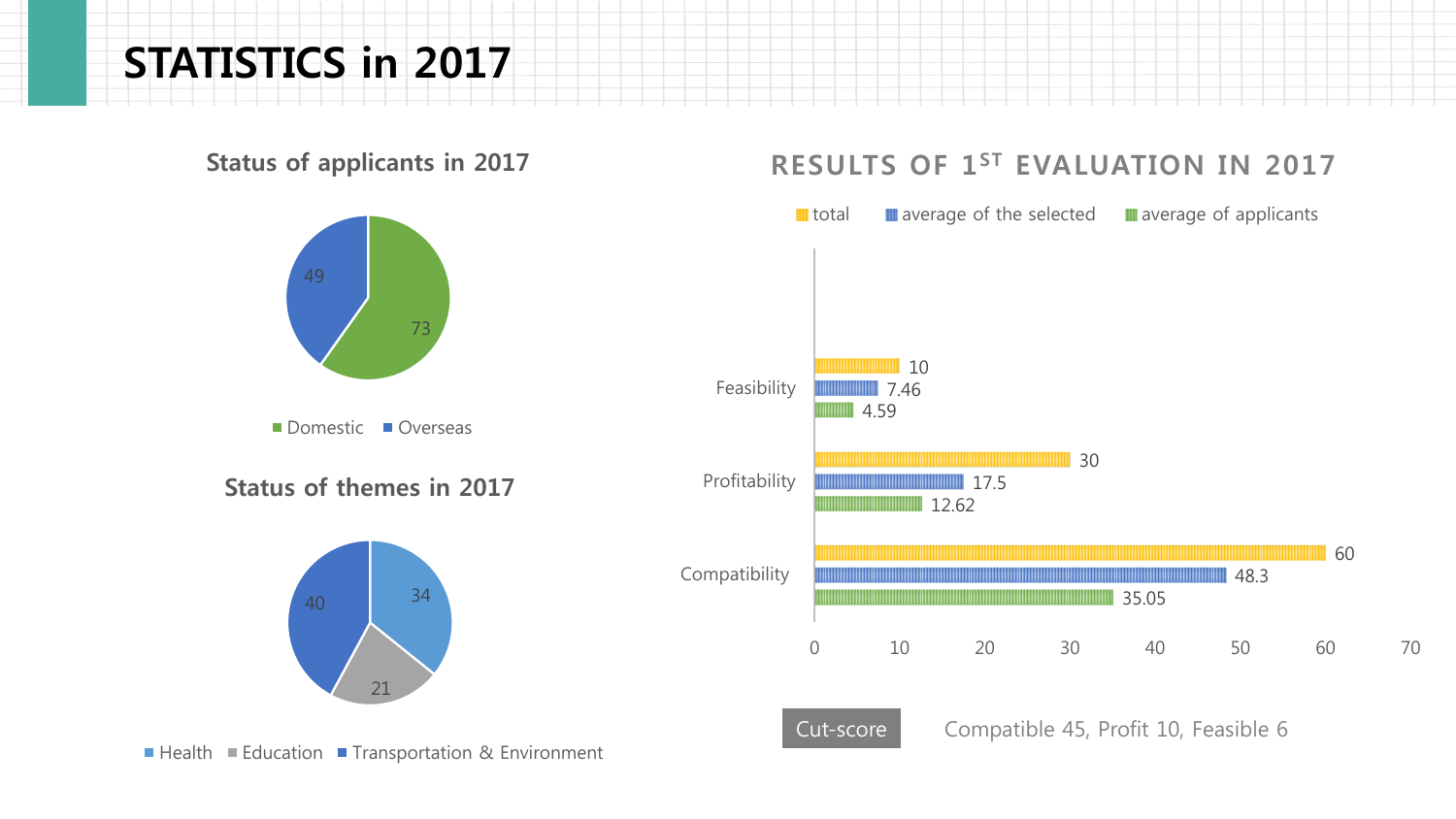# 1 st EVALUATION for the SEED

## Compatibility(60)

Plausibility(20)

Impact on Citizen needs and Seoul's urban problems(30) Impact on UN's SDGs (30)

Managerial competence and team member expertise(10) Feasibility of business plans(10)

#### Profitability(20)

Originality and differentiation of business item(10) Market size and attractiveness of business item(10)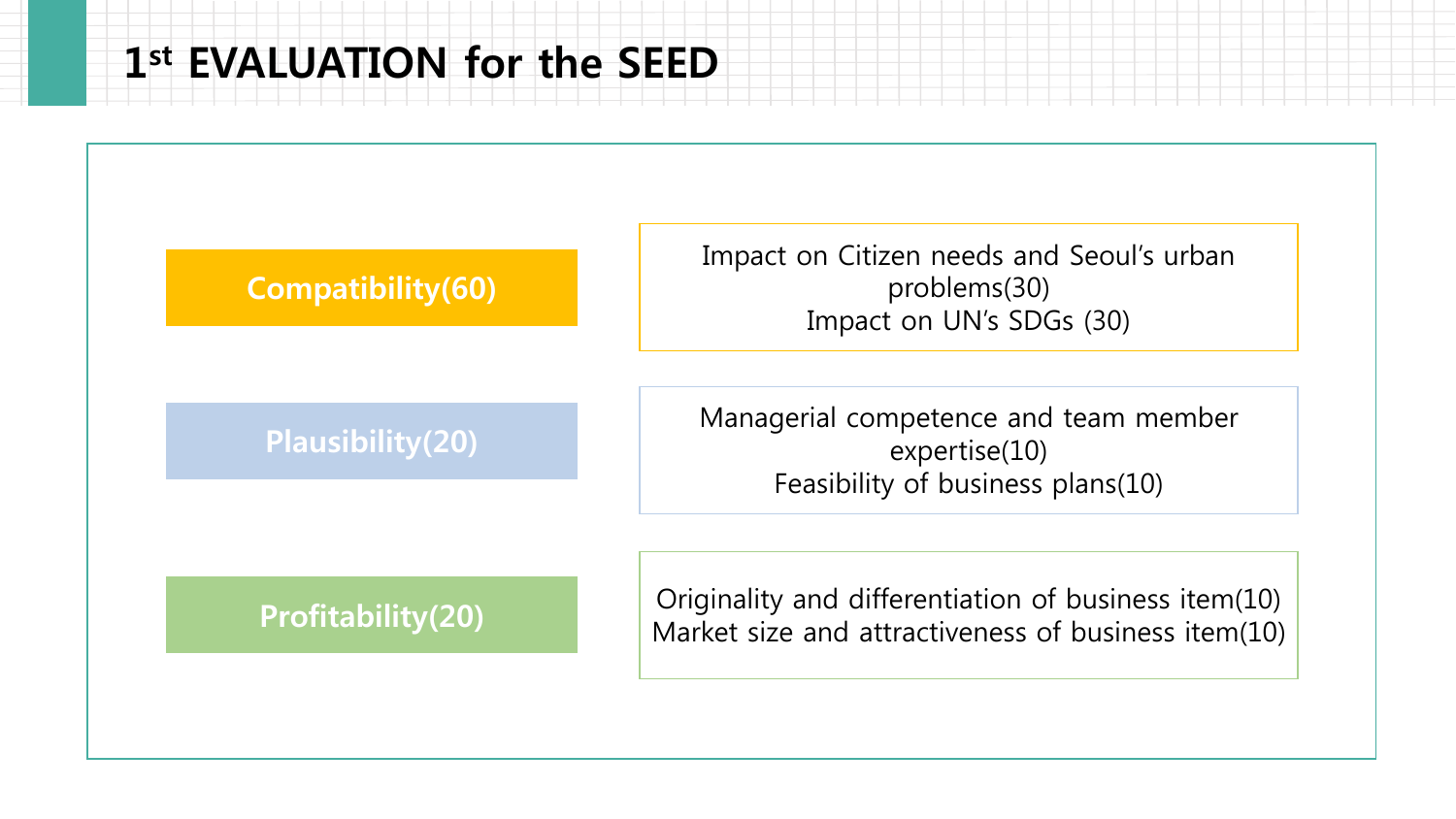# 1 st EVALUATION for the GROWTH

## Compatibility(50)

Plausibility(25)

Impact on Citizen needs and Seoul's urban problems(25) Impact on UN's SDGs (25)

Managerial competence and team member expertise(10) Feasibility of business and investment plans(15)

#### Profitability(25)

Originality and differentiation of business item(15) Market size and attractiveness of business item(10)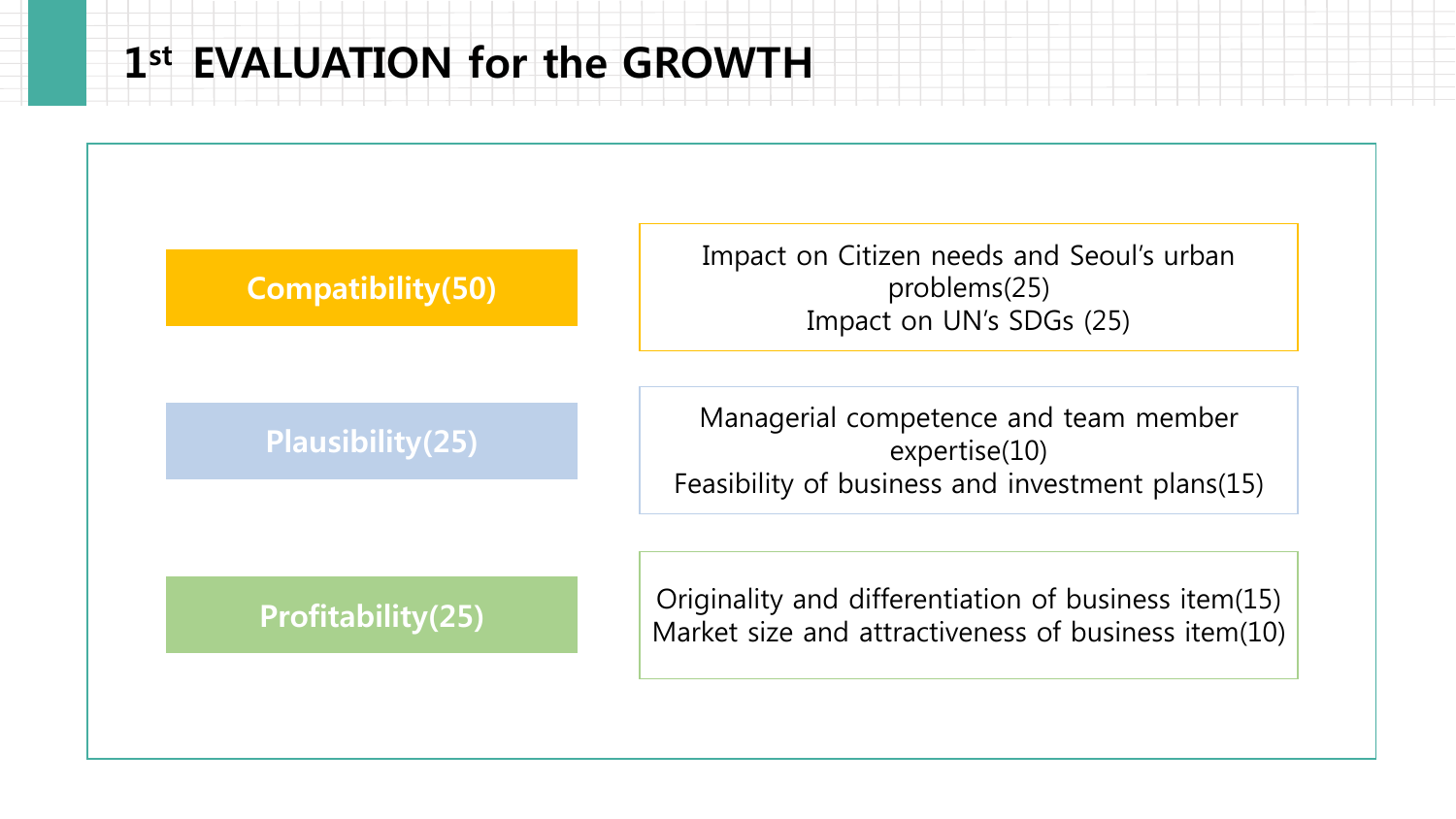# 2 nd EVALUATION for the SEED

## Compatibility(55)

Capability(25)

Applicability and usability of the prototype(15) Feasibility of business and investment plans(10)

Impact on Citizen needs and Seoul's urban

problems(30)

Impact on UN's SDGs (25)

## Scalability(20)

Current market size and potential for demand creation of the business model(10) Market competitiveness of product / service(10)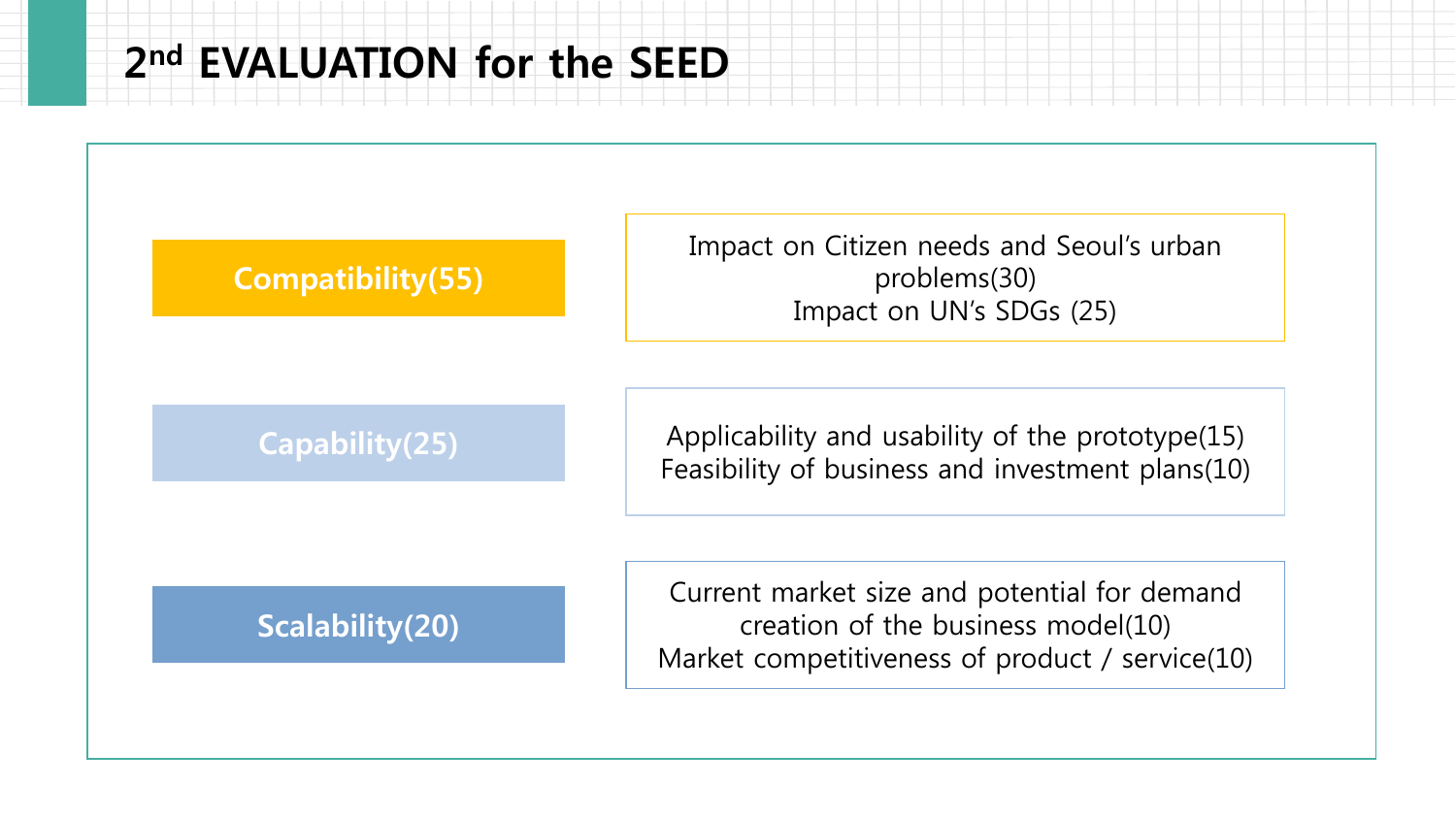# 2 nd EVALUATION for the GROWTH

#### Compatibility(50)

Impact on Citizen needs and Seoul's urban problems(25) Impact on UN's SDGs(25)

Capability(25)

Applicability and usability of the prototype(15) Feasibility of business and investment plans(10)

## Scalability(25)

Current market size and potential for demand creation of the business model(15) Market competitiveness of product / service(10)